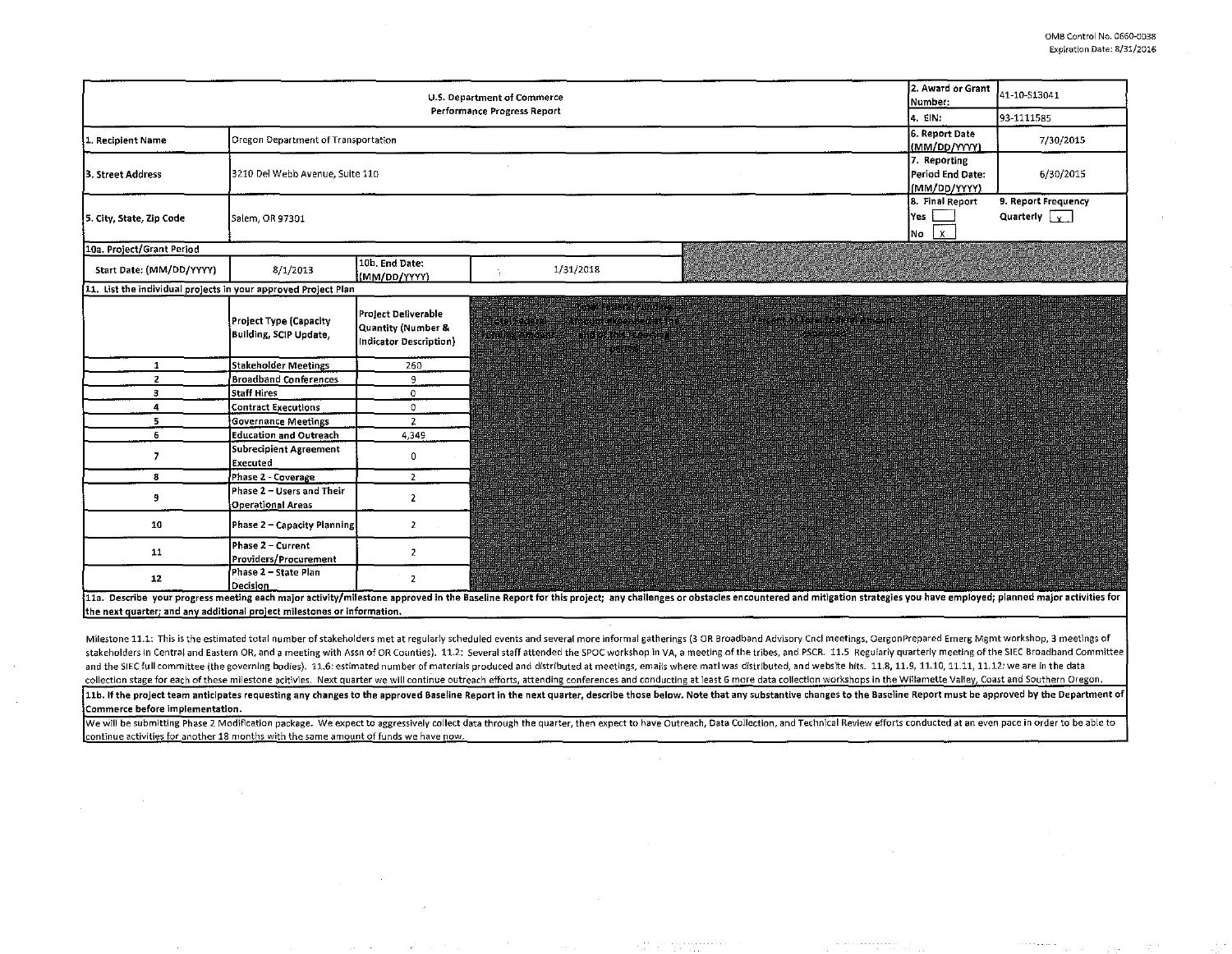## [11c. Provide any other information that would be useful to NTIA as it assesses this project's progress.

The original SWIC/SPOC resigned this quarter and we are transitioning to a new one. We also transitioned 3 DAS staff at nearly 100% onto the project as FTE during this reporting quarter, but one resigned and will not be re

11d. Describe any success stories or best practices you have identified. Please be as specific as possible.

Web-site (firstnetinoregon.org) is a great source for stakeholders to find out information about FirstNet and associated activities and it received over 4,000 hits this quarter. We are going directly to the Computer Aided vendors for the 9-1-1 data, which has been helpful. This has been coupled with a trip circuit to Central and Eastern Oregon, which is part of a larger trip circuit outreach/data gathering effort across Oregon this summer. own Coverage Objective mapping tool with a tutorial for to use in conjunction with these and other outreach and data collection efforts.

12. Personnel

12a. If the project is not fully staffed, describe how any lack of staffing may impact the project's time line and when the project will be fully staffed. The project is now fully staffed. 12b. Staffing Table **Job Title** FTE% Project (s) Assigned Т -1.

| Job Title                                                                                                                              | FTE%                            | Project (s) Assigned              |                                                               |                      |                               |                   |                 | Change                                           |                                          |
|----------------------------------------------------------------------------------------------------------------------------------------|---------------------------------|-----------------------------------|---------------------------------------------------------------|----------------------|-------------------------------|-------------------|-----------------|--------------------------------------------------|------------------------------------------|
| StatewideInteroperability<br>Coordinator                                                                                               | 60                              | SLIGP project coordination (SPOC) |                                                               |                      |                               |                   |                 | <b>FTE functioning at 60%</b>                    |                                          |
| Performance manager                                                                                                                    | 20                              | Consultant coordination           |                                                               |                      |                               |                   |                 |                                                  | FTE functioning at 20%                   |
| Program Budget manager                                                                                                                 |                                 | Grant and finance management      |                                                               |                      |                               |                   |                 | FTE functioning at 5%                            |                                          |
| Project Coordinator                                                                                                                    | 100                             | Project coordination              |                                                               |                      |                               |                   |                 |                                                  | FTE functioning at 100%                  |
| Outreach coordinator                                                                                                                   | 100                             | outreach coordination             |                                                               |                      |                               |                   |                 |                                                  | FTE functioning at 100%                  |
| Data Analyst                                                                                                                           | 100                             |                                   | outreach support and data analysis<br>FTE functioning at 100% |                      |                               |                   |                 |                                                  |                                          |
| [13. Subcontracts (Vendors and/or Subrecipients)                                                                                       |                                 |                                   |                                                               |                      |                               |                   |                 |                                                  |                                          |
| [13a. Subcontracts Table – include all subcontractors. The totals from this table must equal the "Subcontracts Total" in Question 14f. |                                 |                                   |                                                               |                      |                               |                   |                 |                                                  |                                          |
| Name                                                                                                                                   | <b>Subcontract Purpose</b>      |                                   | іТуре<br>(Vendor/Subrec.)                                     | RFP/RFQ issued (Y/N) | Contract<br>Executed<br>(Y/N) | <b>Start Date</b> | <b>End Date</b> | <b>Total Federal</b><br><b>Funds Allocated</b>   | <b>Total Matching Funds</b><br>Allocated |
| ISAIC                                                                                                                                  | <b>Outreach &amp; Education</b> |                                   | Vendor                                                        | No                   | Yes                           | 2/27/2014         | 12/31/2015      | \$1,188778 (incl<br>\$248,575 in<br>contingency) | N/A                                      |
| [13b. Describe any challenges encountered with vendors and/or subrecipients.                                                           |                                 |                                   |                                                               |                      |                               |                   |                 |                                                  |                                          |
| INone at this time.                                                                                                                    |                                 |                                   |                                                               |                      |                               |                   |                 |                                                  |                                          |